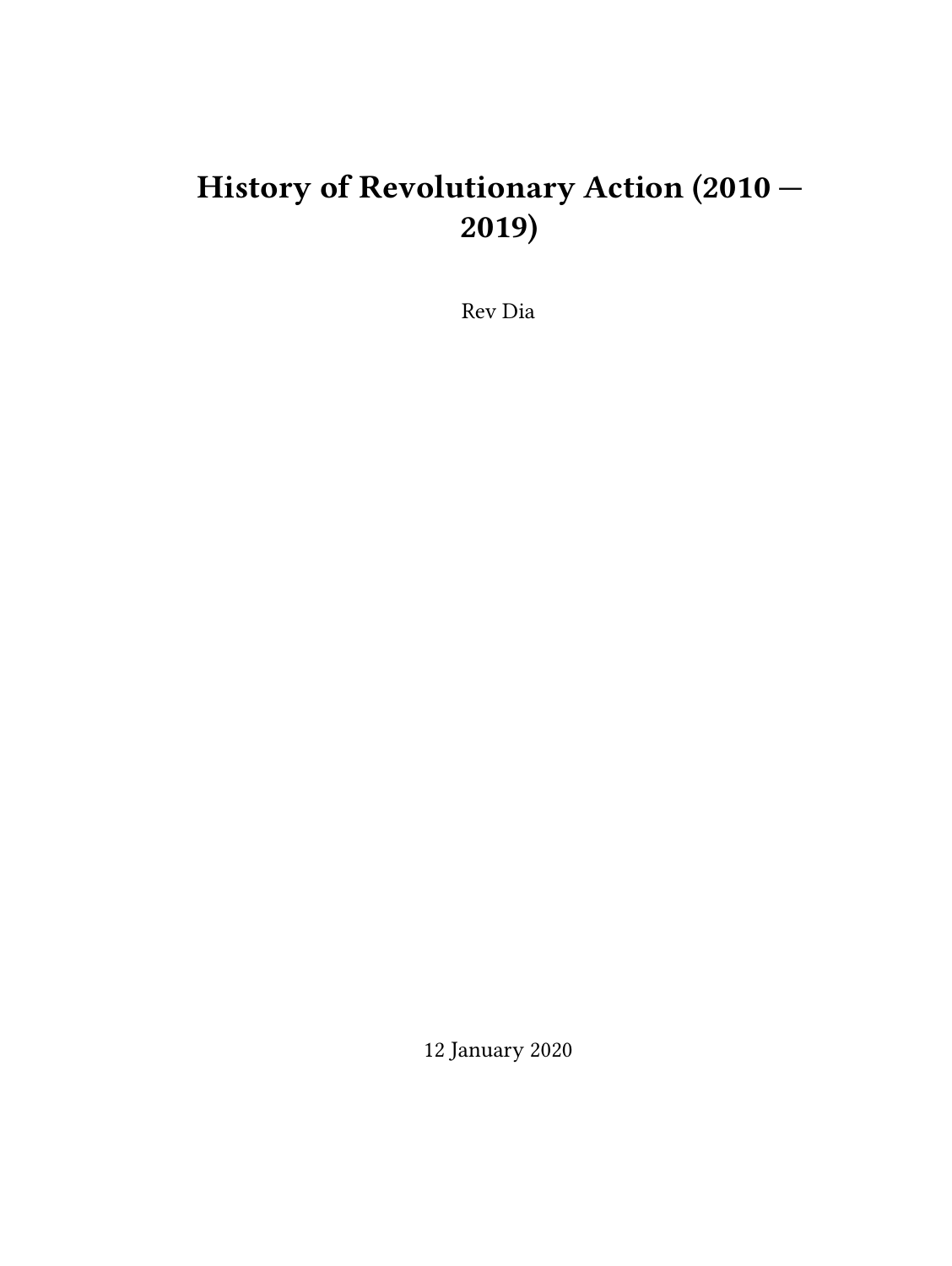## **Contents**

| $2010 - 2014$ . Resumption of the movement after the 2010 repressions 3                                       |  |
|---------------------------------------------------------------------------------------------------------------|--|
|                                                                                                               |  |
|                                                                                                               |  |
|                                                                                                               |  |
| $2018 - 2019$ . Repression in Ukraine $\ldots \ldots \ldots \ldots \ldots \ldots \ldots \ldots \ldots \ldots$ |  |
|                                                                                                               |  |
|                                                                                                               |  |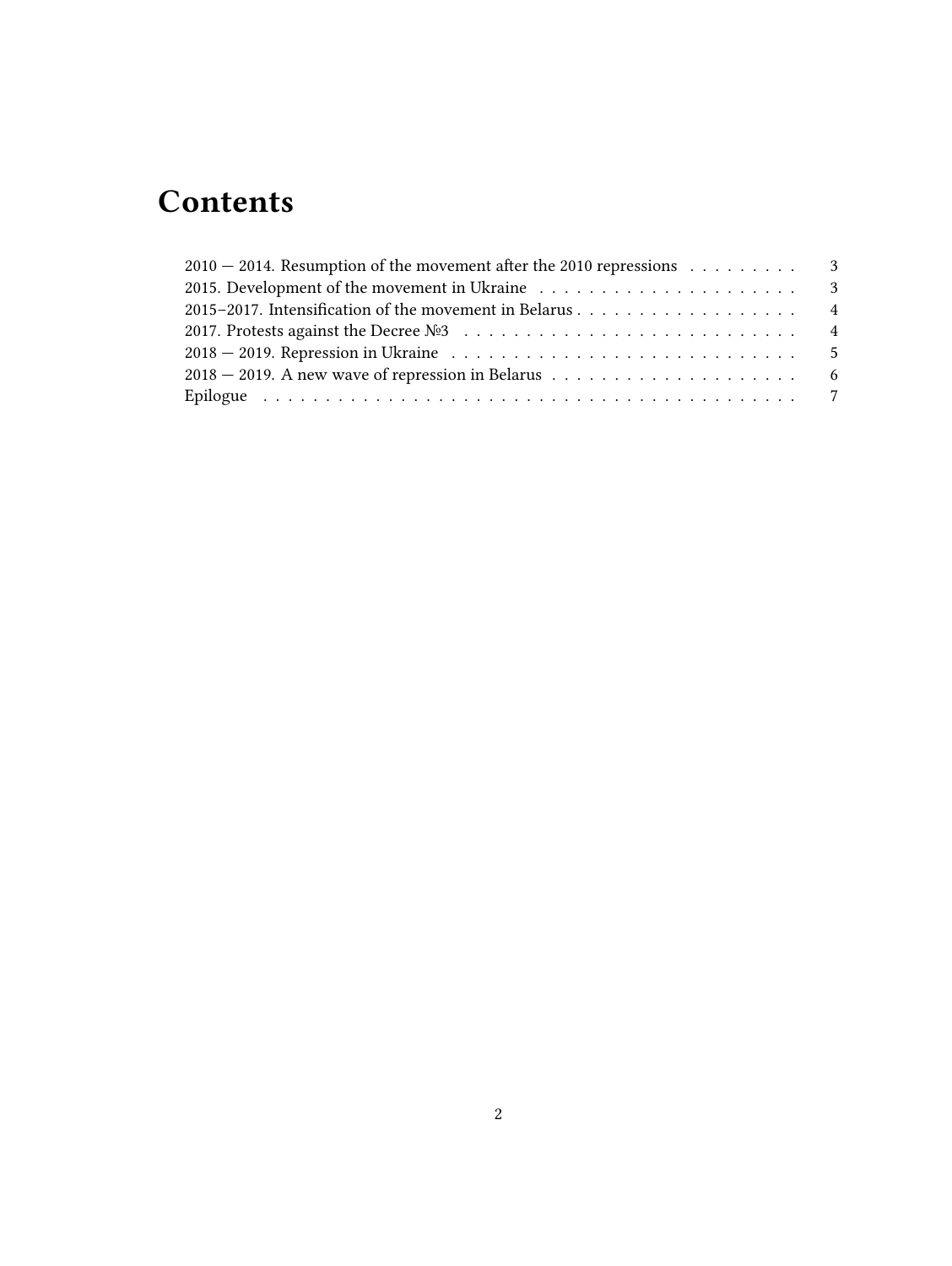In 2020, our team will be 15 years old. On February 13, 2005, Revolutionary Action emerged as the Belarusian center of the Russian anarchist organization Autonomous Action. First, the organization was formed in Minsk. During this time, our movement has experienced many cycles of prosperity and decline, but in spite of everything, we continue to exist and develop.

The history of the organization up to 2010 is published on the website of RD Belarus. For the upcoming anniversary of the Revolutionary Action, we decided to update the history of the movement from 2010 to 2019.

### <span id="page-2-0"></span>**2010 — 2014. Resumption of the movement after the 2010 repressions**

After the 2010 crackdown, the movement was almost crushed. Former connections were broken, activity was paralyzed. On the shoulders of activists who managed to avoid repression, a difficult task fell: to rebuild the movement from scratch and at the same time not to fall under the pressure of the repressive apparatus.

In the experience of defeats, in 2010 anarchists began to take a particularly careful view of conspiracy and security, which is now considered the activist standard. It was obvious that the Belarusian repressive apparatus would gain momentum and punish for any mistake.

From 2010 to 2013, the organization's website published news mostly at the local and international levels. Their content includes social and economic issues, as well as information about anarchist political prisoners. Only at the end of 2013 did street activity begin to resume. In early 2014, several symbolic actions were organized in Minsk and Gomel. Also, street agitation resumed.

In the spring of 2014, anarchists launched a campaign against the holding of the Ice Hockey World Championship in the Republic of Belarus. The anarchists focused on the reckless spending of the budget on the organization of the championship. More than 30 people were imprisoned on fabricated charges by the FSB, some of whom were arrested immediately after their release for previous sentences. This was done so that protests against the dictatorship would not spoil the guests' impressions. The repressive apparatus also began to respond to the revival of activity.

On the eve of the championship, many oppositionists and anarchists received administrative arrests on fictitious charges. During this period, anarchists also paid attention to pro-Russian influence in Belarus. In particular, in Brest, the building of the Russian Center of Science and Culture was covered with black paint.

In December 2014, anarchists held the first illegal collective picket in 3 years in Minsk. It was associated with the introduction of new taxes and the deteriorating economic situation of the country's citizens. The anarchists saw the transfer of budget control to society as an alternative. This picket caused a new wave of repression against the movement. But they could not stop the activity of the anarchists.

#### <span id="page-2-1"></span>**2015. Development of the movement in Ukraine**

In 2015, the Ukrainian branch of "Revolutionary Action" was launched. Since then, our organization has become international. It was also difficult to develop it in Ukraine at that time, although the movement of Ukrainian anarchists was much larger than it is now.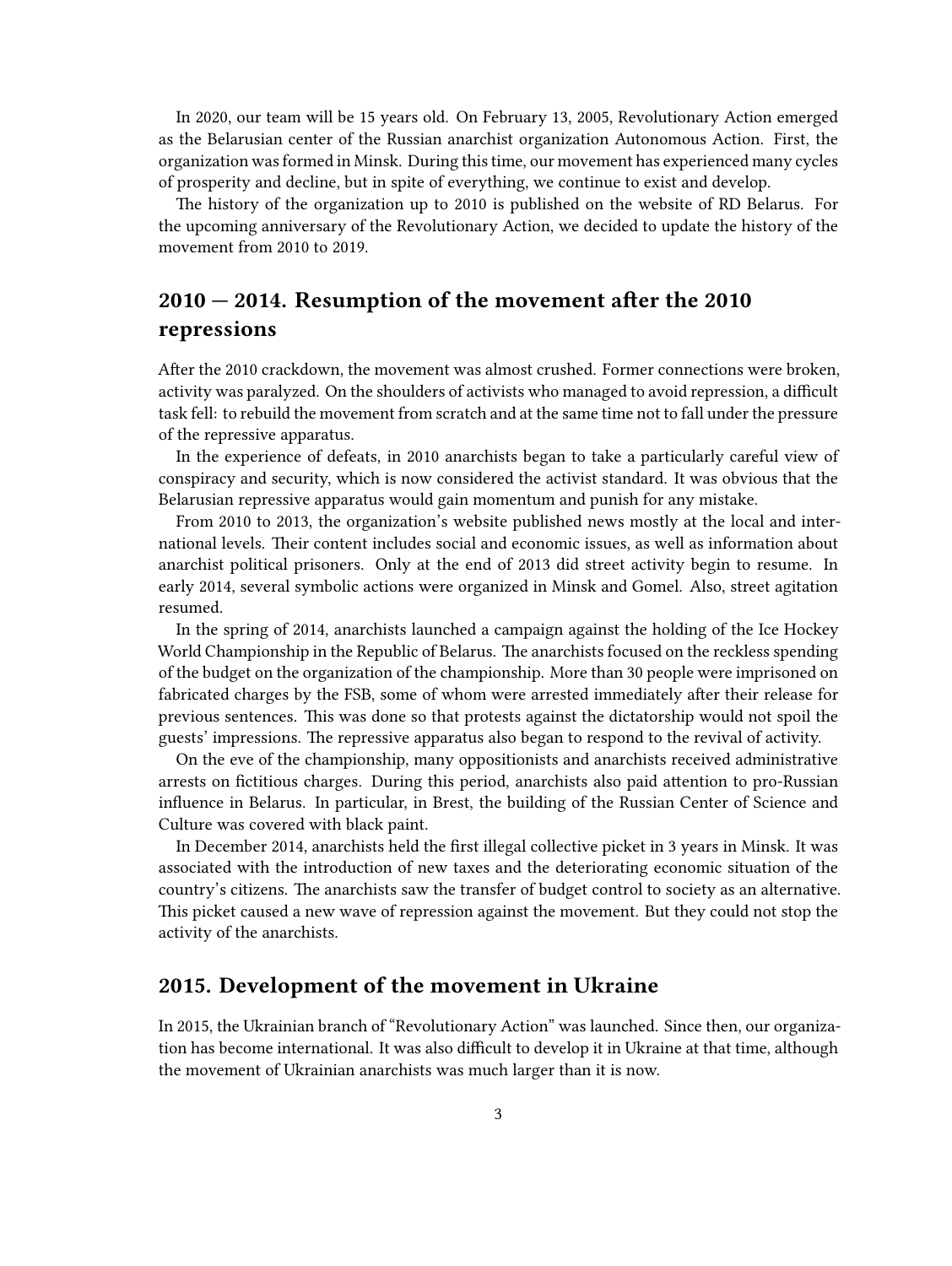During the Maidan, the anarchists were disorganized and unable to compete effectively with the right-wing movement. In the May Day rally in 2015, which was attended by about 300 activists, there was a clash with the far right. Although the anarchists had a numerical advantage, the far right successfully thwarted the event. This situation has once again exposed the urgent problems of the movement.

After May Day, the far-right continued to actively block opponents and attack anarchists. Literally a few years after the Maidan, all of the former anarchist organizations (RKAS, Direct Action, AST) fell into disrepair or disappeared altogether. In general, the movement lost its numbers. In such a difficult situation of complete domination of the far right on the streets, we had to build a Ukrainian anarchist group.

Our tasks were specific. First, to promote the creation of an active and disciplined organization that would systematically conduct anarchist agitation and struggle, to promote social anarchism as opposed to the subcultural one, and to form a strong "backbone" of activists. And we started working on their implementation.

Anarchists began to organize attacks on the far right, took part in social conflicts related to buildings, conducted regular street propaganda raids, etc. As a result, the movement began to develop slowly but surely in Ukraine.

### <span id="page-3-0"></span>**2015–2017. Intensification of the movement in Belarus**

After a long decline, the movement in Belarus was able to resume its activities. During 2015–2017, anarchists held several illegal marches and pickets in Brest, Minsk and Baranovichi.

The agitation spread regularly. It was related to the social and economic problems of Belarusian society: rising taxes, army conscription or police brutality. The most active at that time were groups of activists from Brest, Minsk and Grodno.

In 2015, anarchists blocked the road in Minsk. It was a rally of solidarity with political prisoner Mikola Dziadok, convicted in 2010.

At the same time, actions were published on the RD website, where activists threw smoke grenades at the buildings of the Ministry of Internal Affairs and the Investigative Committee, using paint to damage billboards with state propaganda. One of the most high-profile actions was the painting of the Bilteleradiocompany building, which activists linked to constant lies on state media.

In the summer of 2017, anarchists burned Molotov cocktails to advertise the Bailiffs' Service in Ivatsevichi. A criminal case was later opened on this fact. Two suspects were detained. In response to the actions and the increase in the audience of the organization's media resources, the Belarusian authorities blocked its website and the Vkontakte group. Many printed materials were included in the list of extremist ones.

#### <span id="page-3-1"></span>**2017. Protests against the Decree №3**

At the end of February 2017, the deadline for payment of the tax stipulated by Decree No. 3 of the President of the Republic of Belarus, better known as the "Decree on Parasites", officially called Decree No. 3 "On Prevention of Social Exclusion", expired.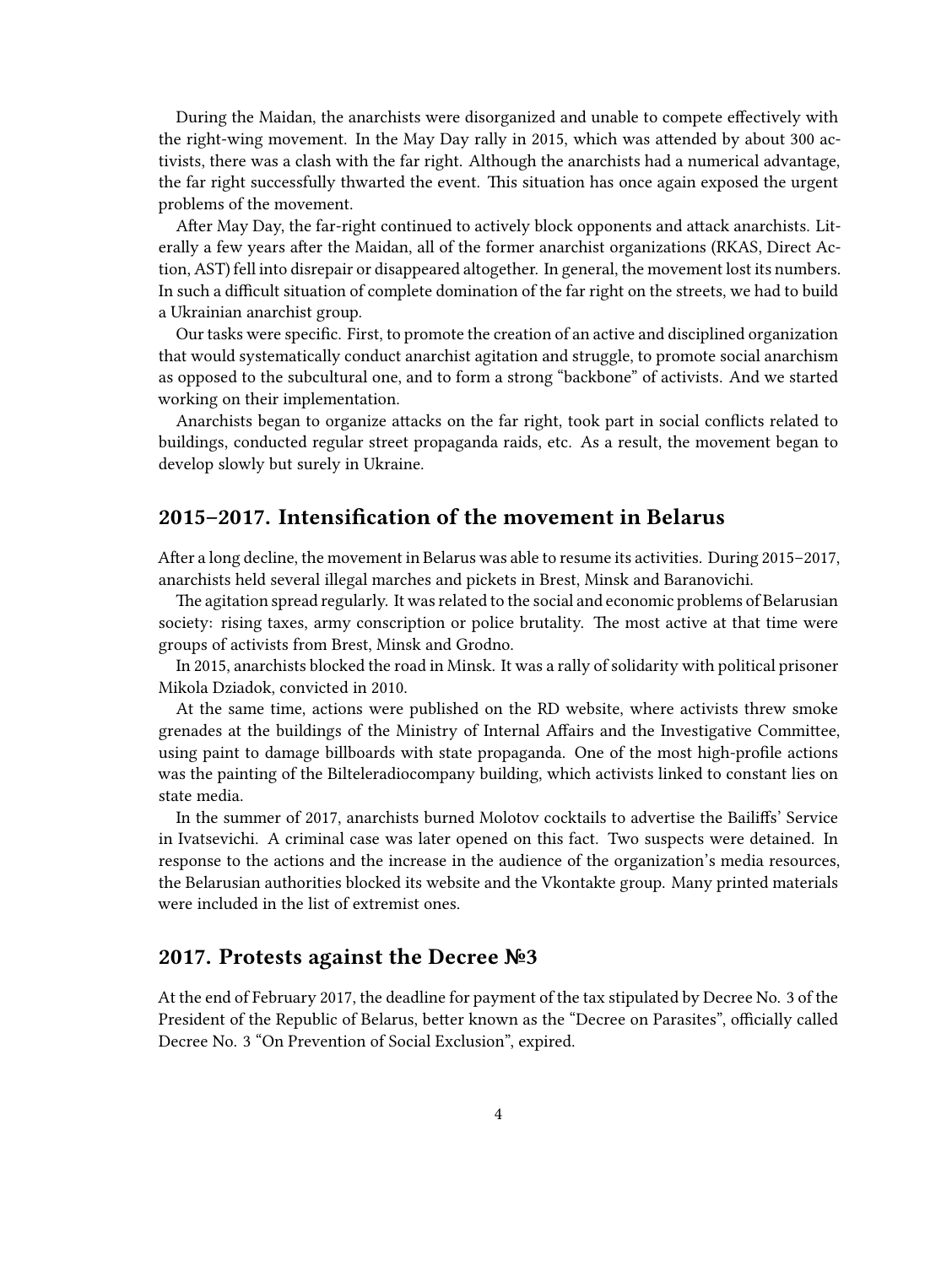This document establishes the obligation of Belarusian citizens who did not participate in the financing of public expenditures or participated in less than 183 calendar days in the previous year to pay the state a fee of 20 basic units. The tax caused dissatisfaction among Belarusian citizens, resulting in a wave of protests in the country, in which anarchists proved to be a very organized force.

At the end of February, one of the streets of Minsk was blocked, which anarchists walked through with pyrotechnics and the banner "*The official is the main parasite.*" As a result, from the beginning of the year, anarchists began to spread propaganda under this slogan in various cities. Thus, the activists drew attention to the financial situation of citizens. They say that the burden on the country's budget is not created by people who lost their jobs due to rising unemployment, but by an excessively large administrative apparatus.

One of the central events of the protest was the march in Brest. It took place on March 5 near the City Executive Committee building as another protest against Decree G3. It was led by a group of anarchists under black flags and with the banner "*The official is the main parasite.*" The anarchists delivered several speeches into a megaphone and gave the opportunity to willing protesters to speak. Subsequently, a column of 1,000 to 1,500 people, along with anarchists, marched under Soviet slogans and blocked Masherov Avenue. The action ended with a picket near the Central Department Store building.

On March 13, we began calling for protests in a number of Belarusian cities. They were to take place on March 18–19. As a result, the rallies took place in only five cities and gathered a total of 200 to 500 people. This relatively low number of protesters can be explained by the refusal of most opposition media to spread the anarchist call. After that we realized that we need to create and develop our own media projects.

A key anarchist rally on March 25, Freedom Day in Minsk, was brutally suppressed by security forces. However, many anarchists were preventively detained the day before. Despite the fact that the authorities managed to stop the wave of protests, the demonstrators were still able to postpone the adoption of the "Decree on the Darmoid".

We have also developed a full-fledged application for Android to bypass the lock. In it you can download books from our library in a convenient form and read the latest news. And view the file from the site of Banda Luka.

#### <span id="page-4-0"></span>**2018 — 2019. Repression in Ukraine**

In the first years after the Maidan, political protest movements in Ukraine were almost not persecuted. However, the authorities needed to strengthen themselves as they began to attack the anarchist movement again.

In general, the persecution began on October 12, 2017, when a wave of searches of houses and interrogations of Autonomous Resistance activists took place in Lviv. On January 28, 2018, during the legal picket of activists of the eco-platform, mass detentions of its participants took place.

In Ukraine, security forces are actively cooperating with right-wing movements in persecuting political opponents, trying to discredit activists with the stigma of "Kremlin Agents."

In December 2018, searches took place in 4 cities of Ukraine in one day. The SBU does not shy away from KGB methods: there are cases when activists were beaten during interrogations. In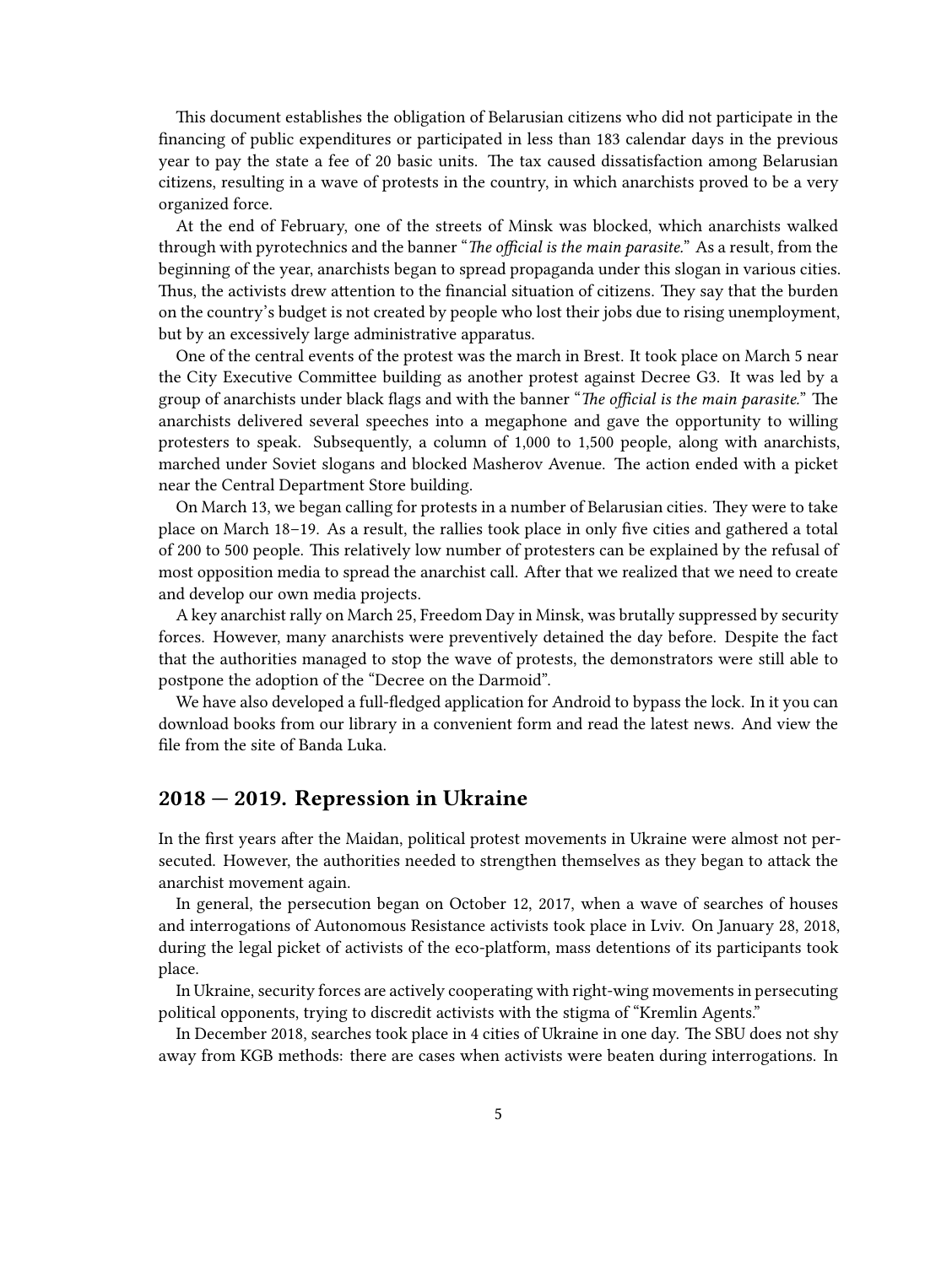general, many measures were taken in Ukraine against the anarchist movement. In particular, the forcible deportation of the Belarusian political prisoner Frantskevich, detention at rallies and searches in Odessa.

We were not surprised by the beginning of repressions in Ukraine. This is the nature of the state: it tries to suppress dissent that it is unable to control. Unfortunately, many Ukrainian activists still think that legalism and openness can protect them. In fact, openness only facilitates the work of the repressive apparatus.

Therefore, another of our tasks is to promote a culture of security and anonymity as opposed to legalism. Ukraine has a much weaker repressive apparatus than Belarus. Instead, it spends less resources searching for anarchists. We have made sure that security pressure can be avoided effectively and for a long time by following security precautions.

#### <span id="page-5-0"></span>**2018 — 2019. A new wave of repression in Belarus**

After the protests, the state organized a new wave of repression against the anarchists. However, activists continued to conduct campaign raids and organized several international campaigns.

For example, promotions dedicated to the First of May or the growth of utility tariffs. The latter took place in three countries: Belarus, Ukraine and Russia. Supporters of the Revolutionary Action and the Russian organization People's Self-Defense took part.

In 2018, Brest anarchists took an active part in protests against the battery plant, blocking the route. In 2019, amid growing dissatisfaction with conscription, an uncoordinated picket against the new law "On Postponements" took place in the middle of the city center in Brest.

In general, the overall street activity decreased compared to the period of 2016–2017. But it should be noted that the decline in political activity in Belarus was observed at the level of society as a whole.

After the success of the anarchists in the "parasite protests", the authorities began to repress even the slightest protests. In Stolin, a criminal case was opened against a young anarchist for spreading propaganda in the form of leaflets and stencils. In addition, when anarchist agitation broke out in the Stolin area, local security forces went out of their way to find and accuse anyone.

For example, people were detained among subcultural youth  $-$  the musician was taken to the forest, threatened to shoot his knee and put a firearm in his back. Not to mention a few searches. We will remind, all this because of anarchist leaflets and inscriptions.

On April 20, 2019, 11 anarchists were detained during a meeting outside the city. The house where they were stormed by SOBR. Torture was used against activists.

In the fall, criminal cases were opened against a number of anarchists from various groups. At the time of writing, Dmytro Polienko, a former prisoner for 2 years, received three years for home chemistry. Several other anarchists became suspects / accused under various articles.

In conditions when even with minimal actions the security forces incite all their forces to fight the movement, it is very difficult to organize activities. But we are confident that we will be able to improve our methods and develop new effective tactics of struggle.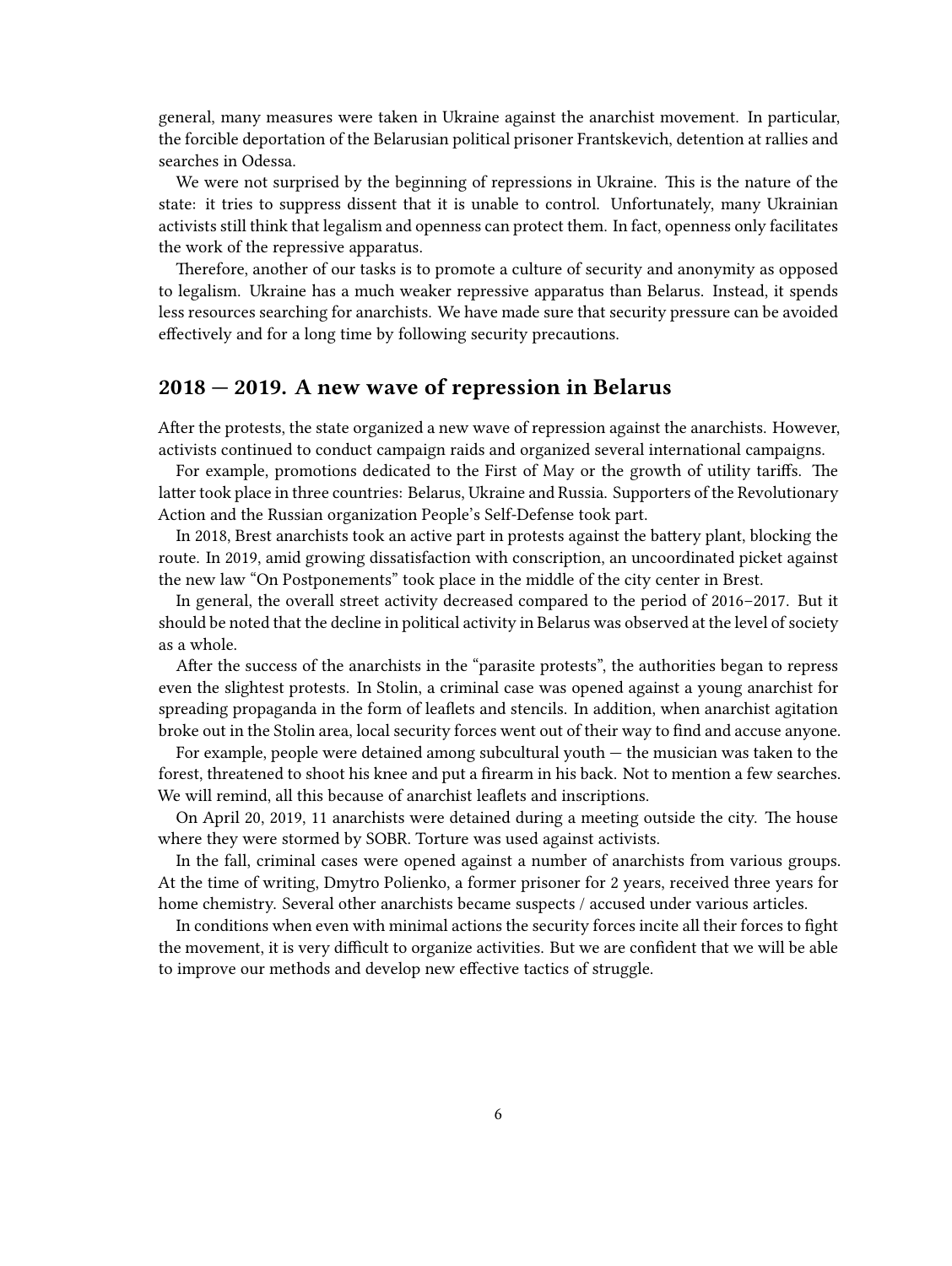## <span id="page-6-0"></span>**Epilogue**

15 years is a long period. Many events have taken place over the years, we have managed to achieve a lot. This includes successful participation in protests, the organization of a huge number of campaigns, and the holding of ordinary actions. In Belarus, we have launched a file of Interior Ministry officials and manuals of the Lukashenko regime "Gang of Luke", May Day marches and field camps in Ukraine have become annual. Our movement has become international and recognizable in the political field.

Of course, the activity is complicated by the dictatorship in Belarus and the dominance of the far right in Ukraine. However, in practice we have repeatedly shown that organized effective activity is possible in such conditions.

And yet, this is just the beginning. We still need to make great efforts to achieve our main goal — to destroy the institution of parasitic bureaucrats and build a society based on self-government.

**We will keep fighting and we will definitely win!**